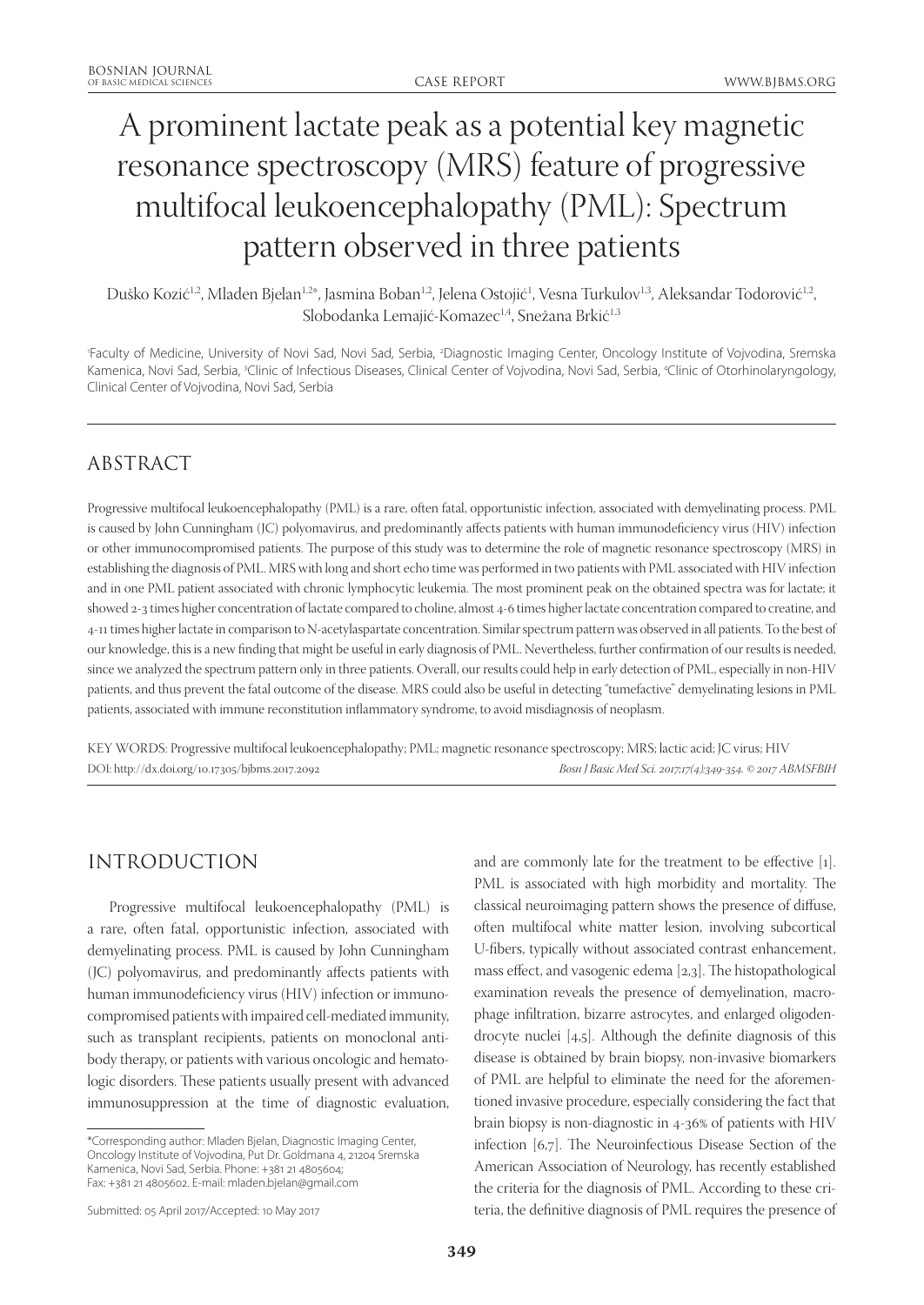demyelination confirmed by histology, bizarre astrocytes, and enlarged oligodendrocyte nuclei, coupled with the techniques for JC virus detection. However, the evidence of clinical and imaging manifestations consistent with the diagnosis, combined with the presence of JC virus confirmed by polymerase chain reaction (PCR) of cerebrospinal fluid (CSF), and not explained by other disorders, is also considered diagnostic according to these new criteria [8]. The purpose of our study was to determine the role of magnetic resonance spectroscopy (MRS) in establishing the diagnosis of PML, since the early diagnosis could be crucial in preventing the fatal outcome. For instance, Pavlovic et al. [9] reported the regression of PML in a patient with lupus after early diagnosis and prompt discontinuation of immunosuppressive medications [9].

### MATERIALS AND METHODS

MRS was performed in two HIV-positive patients and one patient with chronic lymphocytic leukemia, who had extensive brain lesions, involving the white matter on conventional magnetic resonance imaging (MRI) examination. Clinical course and PCR of CSF were consistent with the diagnosis of PML. MR spectra were recorded on a 3T MRI scanner (Siemens Magnetom Trio, Erlangen, Germany), using single voxel MR spectroscopy with long and short echo time (TE), with <sup>1</sup> H point resolved spectroscopy [PRESS] (svs\_ se\_135): Repetition time (TR) 2000 ms, TE 135 ms, voxel size 20×20×20 mm, 128 averages, flip angle (FA) 90°, and acquisition time 4:24 minutes, and STimulated Echo Acquisition Mode (STEAM)-20 (svs\_se\_20): TR: 2000 ms, TE: 20 ms, voxel size 20×20×20 mm, 176 averages, FA 90° and acquisition time 6:00 minutes. A voxel was placed inside the lesion. The peaks of N-acetylaspartate (NAA), choline (Cho), creatine (Cr), lactate (Lac), and lipids (Lip) were documented, and the ratios were expressed using creatine as reference.

#### RESULTS

#### Patient 1

A 36-year-old HIV+ male presented with fever, headache, and gradual left hemiparesis. Computed tomography (CT) of the thorax revealed the presence of pneumonia.

MRI revealed a large zone of low signal intensity on T1-weighted (T1W) images and high signal intensity on the T2W and fluid-attenuated inversion recovery (FLAIR) images, which included right parietal and frontal white matter, extending from the subcortical region to the right lateral ventricle, with involvement of the splenium of corpus callosum (Figure 1A-C). The lesion measured 6×5 cm in the axial plane. There was no contrast enhancement, gray matter involvement, or significant mass effect. MRS documented an increased Cho/Cr ratio

(1.77), decreased NAA (NAA/Cr was 0.51), and extremely high Lac (Lac/Cr was 3.69) and Lip peaks (Lip/Cr was 3.15), which dominated in the obtained spectra both on the sequence with long (Figure 1D) and short TE (Figure 1E). Highly active antiretroviral therapy was administered but shortly after halted due to side effects, which were consistent with immune reconstitution inflammatory syndrome [IRIS] (Figure 2A and B). The death occurred 3 months after the hospitalization.

#### Patient 2

A 40-year-old HIV+ male presented with 3-week-long fever, rash, vertigo, and right hemiplegia. MRI showed a large, low-signal-intensity lesion on the T1W image, predominantly located in the subcortical area, and a high-signal-intensity lesion on the T2W and FLAIR images, predominantly located in the subcortical areas of the left parietal and frontal lobes, with sharp demarcation toward gray matter (Figure 3A-C). The axial dimensions of the lesion were approximately 6×4.5 cm. MRS documented an increased Cho/Cr ratio (2.29), decreased NAA (NAA/Cr was 0.82), and a high Lac peak (Lac/Cr was 2.30), which dominated in the obtained spectra both on the sequence with long (Figure 3D) and short TE (Figure 3E). The death occurred 43 days after hospitalization.

#### Patient 3

A 77-year-old male with chronic lymphocytic leukemia, treated with chemotherapy and immunosuppressive medications (chlorambucil and pronison), presented with left hemiparesis, horizontal nystagmus, and left-sided tongue deviation. MRI revealed the presence of a large, subcortical lesion located in the right frontal and parietal lobes, T1W hypointense, T2W and FLAIR hyperintense, with a sharp border toward gray matter, measuring 10×3.5 cm in the axial plane (Figure 4A and B). MRS revealed an increased Cho/Cr ratio (1.84), decreased NAA (NAA/Cr ratio was 0.88), and an extremely high Lac peak (Lac/Cr ratio was up to 2.03), which dominated in the obtained spectra both on the sequence with long (Figure 4C) and short TE (Figure 4D). The death occurred 19 days after hospitalization.

#### DISCUSSION

The imaging characteristics of typical PML in patients who are HIV infected are well known [10]. An increasing number of patients on immunosuppressive therapy for autoimmune diseases are recognized in this context. Although the effective therapy has not been established yet, better management of patients may be achieved by withdrawal of immunosuppressive drugs and reconstitution of the immune system, with possible better long-term survival [11,12]. The early recognition is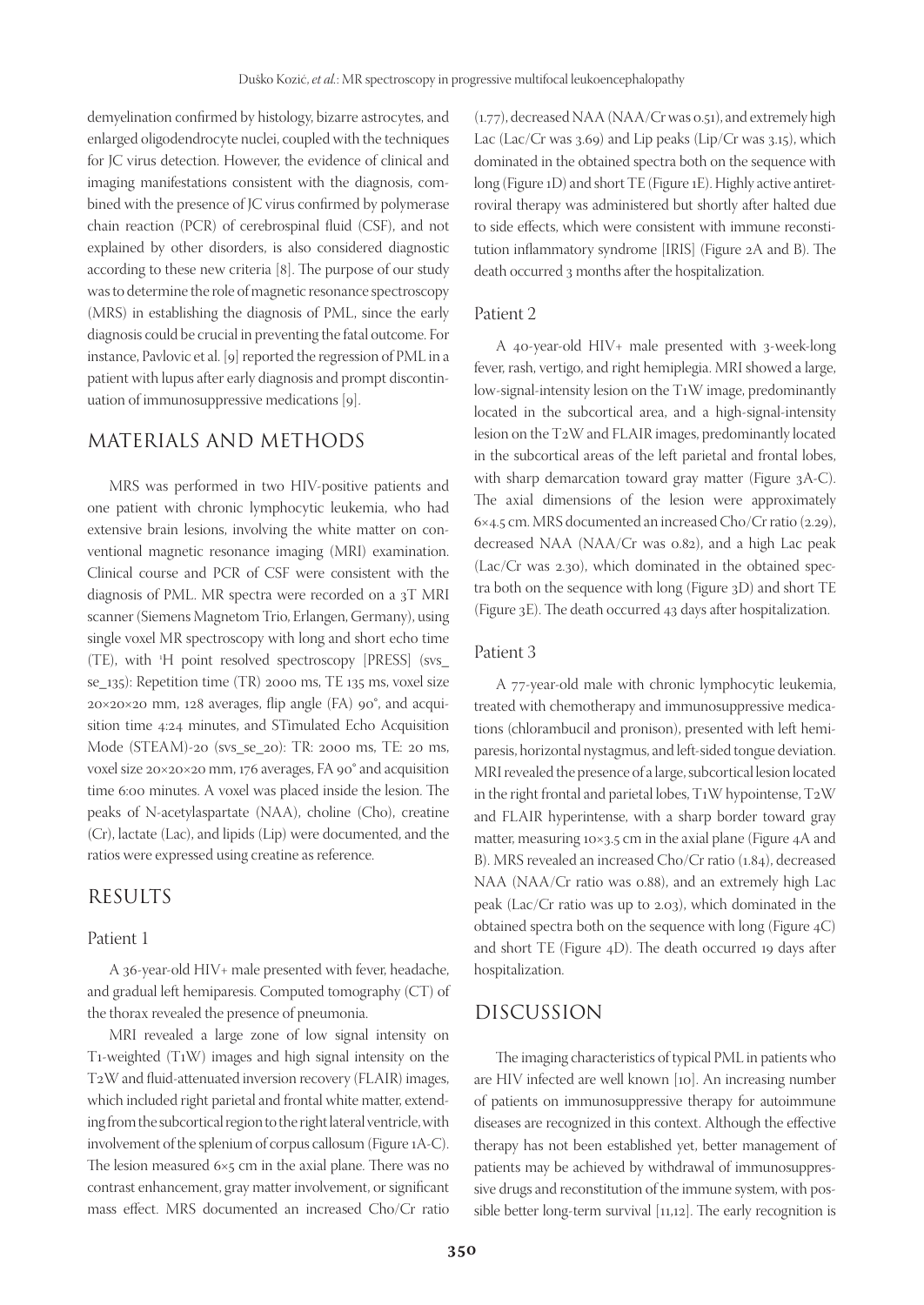

FIGURE 1. Magnetic resonance spectroscopy (MRS) signal characteristics of progressive multifocal leukoencephalopathy. (A) A large zone of low signal intensity on the axial T1-weighted (T1W) image and high signal intensity on (B) the coronal T2-weighted (T2W) and (C) axial fluid-attenuated inversion recovery images, in the right frontoparietal white matter. The involvement of the splenium of corpus callosum was also evident on the coronal T2W image. MRS with (D) long echo time [TE] and (E) short TE revealed increased choline, decreased N-acetylaspartate, and extremely high lactate and lipid peaks.



**FIGURE 2.** Rapid deterioration after treatment, associated with immune reconstitution inflammatory syndrome (IRIS), (A) mimicking the extension of high-grade glioma through the corpus callosum, on the axial T2-weighted (T2W) sequence. (B) An extremely high peak of lactate on magnetic resonance spectroscopy with long echo time (TE), that was more prominent compared to choline and N-acetylaspartate peaks, and consistent with non-neoplastic, tumefactive demyelinating lesions.

especially important in non-HIV patients where, combined with appropriate therapy, it could lead to better healing. A recent report showed that PML was the first manifestation in a patient with a clinically occult sarcoidosis [13]. PML has also been described in an immunocompetent patient, in whom the administration of serotonin receptor targeted therapy improved the outcome [14]. This emphasizes the need for prompt diagnosis and monitoring of the disease process. Patients with autoimmune disorders should be particularly monitored for the development of PML during immunosuppressive therapy.

Diffusion-weighted MRI (DW-MRI or DWI) can be used as an additional tool for monitoring the disease activity in patients with PML. Moreover, a report showed that DWI findings in PML patients are related to the disease stage [10]. Newer lesions and the advancing edges of large lesions showed normal-to-low apparent diffusion coefficient (ADC) values and a high signal on DWI, compared to older lesions and the centers of the large lesions that had increased ADCs and a low signal on DWI. These findings might also help to differentiate PML from mimicking diseases [10].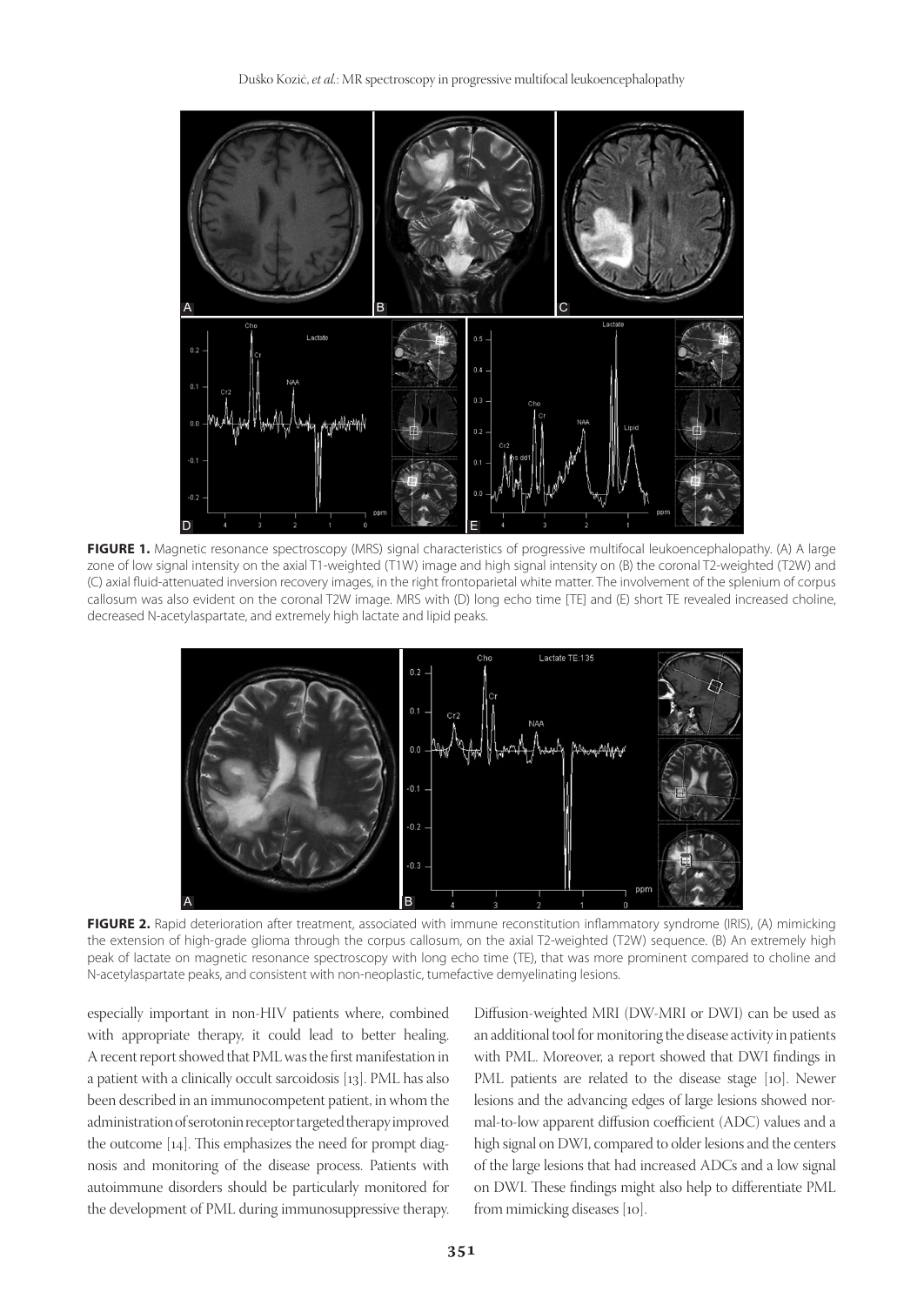

FIGURE 3. (A) Axial T1-weighted [T1W], (B) T2W, and (C) fluid-attenuated inversion recovery (FLAIR) images showed a large T1W hypointense lesion, and a T2W and FLAIR hyperintense lesion in the left parietal and frontal lobes, consistent with progressive multifocal leukoencephalopathy. Magnetic resonance spectroscopy (MRS) with (D) long echo time [TE] and (E) short TE, showed an increased choline, decreased N-acetylaspartate, and extremely high lactate peak.

MRS is a non-invasive technique that evaluates the metabolic profile of the brain, by measuring the levels of several neurochemicals. The important peak, seen at 2.06 ppm in the proton spectrum of a healthy person, is related to NAA, a marker of neuronal integrity and function. A typical<sup>1</sup>H-MRS study of PML lesions shows a decrease of this metabolite. The increased Cho concentration, seen in patients with PML, highlights the presence of demyelination and increased cell membrane turnover. The elevated Lac peak observed in this disorder indicates increased macrophage activation after cell membrane breakdown, with consequent neuronal mitochondrial dysfunction and activation of anaerobic glycolysis. Since the level of Cr does not significantly change in the disease state, it is used as an internal standard. The myo-inositol (mI), a marker of glial inflammation, increases early in PML, but a decrease is seen in the later stages [15,16]. Several authors explained the typical MRS pattern of PML, which is associated with the increased Cho/Cr ratio, reduced NAA/Cr ratio, as well as the presence of Lac, Lip and mI peaks [10,17]. It was found that the acute lesions of PML survivors had a markedly increased mI to Cr ratio, compared to the lesions in patients whose disease progressed, suggesting that the inflammation limits the disease progression [18].

However, a number of other brain diseases, neoplastic as well as inflammatory, are characterized by the same neurometabolic MRS pattern [17,19]. In addition, spectra with only Lac and/or Lip peaks have been evident in posttraumatic

or neoplastic cavities [4,19]. Gheuens et al. [17] detected major differences in the metabolic profile of the brain lesions of PML patients with IRIS compared with the patients without IRIS. However, in their study, the Lac peak was not separated from the Lip peak due to the overlapping of these metabolites in the sequence with short TE, used for evaluation [17]. IRIS is defined as paradoxical worsening of a patient's clinical condition associated with a recovery of the immune system after the initiation of combined antiretroviral therapy. The radiological finding may mimic high-grade glioma on conventional MRI, as shown in our patient (Figure 2A). However, MRS findings showing the presence of all metabolites, with Lac being the most prominent metabolite (Figure 2B), is not characteristic for glioblastoma or anaplastic astrocytoma. To the best of our knowledge, no other disorder has been documented in the literature, in which Lac is observed as the dominant metabolite (with higher concentration compared to Cho), in the spectra in which all metabolites are present. This finding was especially prominent in our study using 135 ms echo time in<sup>1</sup>H PRESS sequence, offering better signal-to-noise ratio and unequivocal assignation of the Lac peak, due to its characteristic phase modulation. The increased Lac peak in patients with PML appears to be associated with the infiltration of macrophages and not caused by cellular hypoxia, since the "recovery" of Lac peak was revealed in the report of Pavlovic et al. [9], after the discontinuation of immunosuppressive medications in a patient with PML[9]. Cuvinciuc et al. [20] reported serial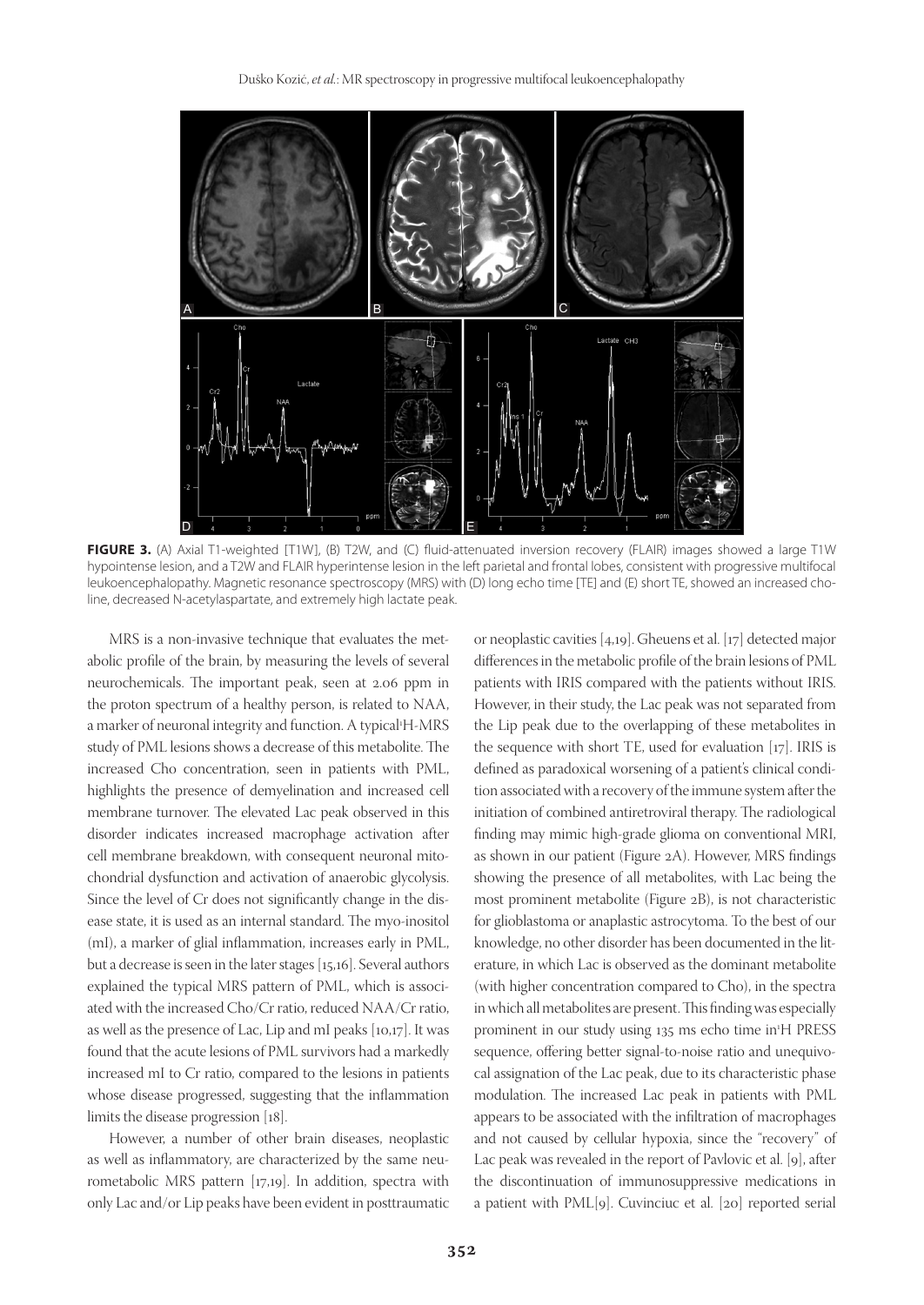Duško Kozić, *et al.*: MR spectroscopy in progressive multifocal leukoencephalopathy



**FIGURE 4.** A subcortical lesion in the right frontal and parietal lobe, hypointense on T1-weighted (T1W) image (not shown), hyperintense on (A) T2W and (B) fluid-attenuated inversion recovery (FLAIR) images, with a sharp border toward gray matter, typical for progressive multifocal leukoencephalopathy. Magnetic resonance spectroscopy (MRS), with (C) long echo time [TE] and (D) short TE showed an increased choline, decreased N-acetylaspartate, and extremely high lactate peak.

short TE 1 H-MRS in a patient with PML-IRIS, where it was obvious that the Lac-Lip peak increased with time [20]. This may suggest that a Lac peak does not have to be increased at the onset of the disease. Future studies, with a larger cohort of PML patients, should confirm these observations and their diagnostic and prognostic value.

## DECLARATION OF INTERESTS

The authors declare no conflict of interests.

## REFERENCES

- [1] Sharma SK, Soneja M, Ranjan S, Miglani S, Hari S, Sinha S, et al*.* Progressive multifocal leucoencephalopathy in HIV/AIDS: Observational study from a tertiary care centre in northern India. Indian J Med Res 2013;138(1):72-7.
- [2] Hurley RA, Ernst T, Khalili K, Del Valle L, Simone IL, Taber KH. Identification of HIV-associated progressive multifocal leukoencephalopathy: Magnetic resonance imaging and spectroscopy. J Neuropsychiatry Clin Neurosci 2003;15(1):1-6. https://doi.org/10.1176/jnp.15.1.1.
- [3] Kastrup O, Maschke M, Diener HC, Wanke I. Progressive multifocal leukoencephalopathy limited to the brain stem. Neuroradiology 2002;44(3):227-9.
	- https://doi.org/10.1007/s00234-001-0714-6.
- [4] Kozic D, Ostojic J, Bjelan M, Koprivšek K. The role of MR spectroscopy in neurooncology. Prilozi 2012;33(1):425-33.
- [5] Sweet TM, Del Valle L, Khalili K. Molecular biology and immunoregulation of human neurotropic JC virus in CNS. J Cell Physiol 2002;191(3):249-56. https://doi.org/10.1002/jcp.10096.
- [6] Holloway RG, Mushlin AI. Intracranial mass lesions in acquired immunodeficiency syndrome: Using decision analysis to determine the effectiveness of stereotactic brain biopsy. Neurology 1996;46(4):1010-5. https://doi.org/10.1212/WNL.46.4.1010.
- [7] Iranzo A, Moreno A, Pujol J, Martí-Fàbregas J, Domingo P, Molet J, et al*.* Proton magnetic resonance spectroscopy pattern of progressive multifocal leukoencephalopathy in AIDS. J Neurol Neurosurg Psychiatry 1999;66(4):520-3. https://doi.org/10.1136/jnnp.66.4.520.
- Berger JR, Aksamit AJ, Clifford DB, Davis L, Koralnik IJ, Sejvar JJ, et al*.* PML diagnostic criteria: Consensus statement from the AAN Neuroinfectious Disease Section. Neurology 2013;80(15):1430-8. https://doi.org/10.1212/WNL.0b013e31828c2fa1.
- [9] Pavlovic AM, Bonaci-Nikolic B, Kozic D, Ostojic J, Abinun M, Svabic-Medjedovic T, et al*.* Progressive multifocal leukoencephalopathy associated with mycophenolate mofetil treatment in a woman with lupus and CD4 T-lymphocyte deficiency. Lupus 2012;21(1):100-2.

https://doi.org/10.1177/0961203311416693.

- [10] Yoon JH, Bang OY, Kim HS. Progressive multifocal leukoencephalopathy in AIDS: Proton MR spectroscopy patterns of asynchronous lesions confirmed by serial diffusion-weighted imaging and apparent diffusion coefficient mapping. J Clin Neurol 2007;3(4):200-3. https://doi.org/10.3988/jcn.2007.3.4.200.
- [11] Aksamit AJ Jr. Progressive multifocal leukoencephalopathy. Continuum (Minneap Minn) 2012;18(6 Infectious Disease):1374-91. https://doi.org/10.1212/01.CON.0000423852.70641.de.
- [12] Dahlhaus S, Hoepner R, Chan A, Kleiter I, Adams O, Lukas C, et al*.* Disease course and outcome of 15 monocentrically treated natalizumab-associated progressive multifocal leukoencephalopathy patients. J Neurol Neurosurg Psychiatry 2013;84(10):1068-74. https://doi.org/10.1136/jnnp-2013-304897.
- [13] Davis MJ, Khan A, Royal W 3<sup>rd</sup>. Progressive multifocal leukoencephalopathy as the first manifestation of occult sarcoidosis: Case report and review of the literature. Neurologist 2013;19(1):26-9.